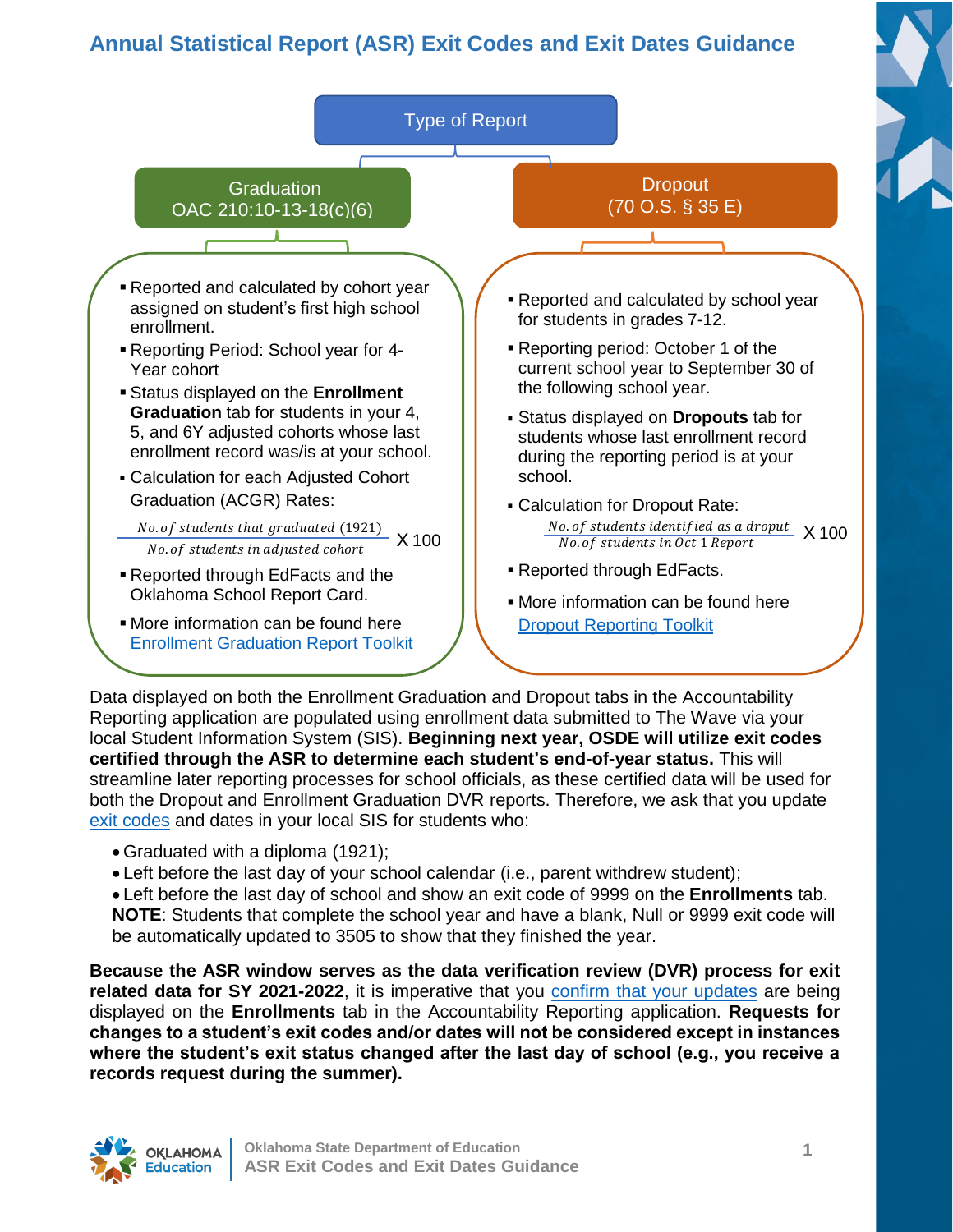### **Annual Statistical Report (ASR) Exit Codes and Exit Dates Guidance**

# <span id="page-1-0"></span>**Confirming Exit Codes in Accountability Reporting**

Log into your Single Sign-On account and choose **Accountability Reporting**.

**Accountability Reporting** 

From Accountability Reporting go to **Student Data** and then choose **Enrollments**

| Contact  |                    |                   | School Data   Student Data   Reports -   Conflicts | <b>Appeals</b>  |                               |                 |            |
|----------|--------------------|-------------------|----------------------------------------------------|-----------------|-------------------------------|-----------------|------------|
|          |                    |                   |                                                    |                 |                               |                 |            |
|          |                    |                   |                                                    |                 |                               |                 |            |
| Students | <b>Enrollments</b> | <b>Attendance</b> | <b>English Learners   Assessments  </b>            | Assessments ELP | <b>Enrollment Graduations</b> | <b>Dropouts</b> | Coursework |

Data displayed on the **Enrollments** tab shows all the students who have or have had an enrollment at your site for SY 2022.

**Check for students with a 9999 exit code who left before the last day of school**

| Grade Level | <b>Entry Date</b> | <b>Entry Code</b> | <b>Entry Other Code</b> | <b>Exit Date</b> | <b>Exit Code</b> | <b>Exit Other Code</b> | Membership I.<br><b>Type</b> |
|-------------|-------------------|-------------------|-------------------------|------------------|------------------|------------------------|------------------------------|
|             |                   |                   |                         |                  |                  |                        |                              |
|             | 2021-08-12        | 1835              |                         | 2022-02-17       | 9999             | <b>NA</b>              | Home                         |
|             | 2021-08-12        | 1835              |                         | 2022-02-17       | 9999             | <b>NA</b>              | Home                         |

- o Use the **Exit Code** filter to identify students with a 9999-Exit Code
- $\circ$  Work with your vendor to make sure that your [exit codes](#page-2-0) are mapped correctly as this is not a valid code.

#### **Confirming students who graduated with a diploma**

| Grade Level        | <b>Entry Date</b> | <b>Entry Code</b> | <b>Entry Other Code</b> | <b>Exit Date</b> | <b>Exit Code</b> | <b>Exit Other Code</b> | Membership<br><b>Type</b> |
|--------------------|-------------------|-------------------|-------------------------|------------------|------------------|------------------------|---------------------------|
| 12<br>$\checkmark$ |                   |                   | ◡                       |                  | 1921             |                        |                           |
| 12                 | 2022-04-18        | 1835              |                         | 2022-04-20       | 1921             | HS3                    | Home                      |
| 12                 | 2021-09-07        | 1835              | <b>RVOFF</b>            | 2022-04-27       | 1921             | HS4                    | Home                      |

- o Use the **Grade Level** filter to show students in grade 12;
- o Check that students who graduated with a diploma have an **Exit Date** and that the **Exit Code** shows 1921.
- $\circ$  If they do not, work with your vendor to ensure that  $\frac{exit \text{ codes}}{}$  in your local SIS are mapped correctly.
- **Confirming students who exited before the last day of school**

| <b>First Name</b> | Middle Name |  | <b>Last Name</b> |  |
|-------------------|-------------|--|------------------|--|
|                   |             |  | Roh              |  |

- o Use the **Last Name** search feature to type in the student's last name and find their student enrollment record;
- o Check that the student's **Exit Date** and **Exit Code** reflect their status when they exited your site (e.g., you receive a records request from a school in another state- exit code should show as 1909)